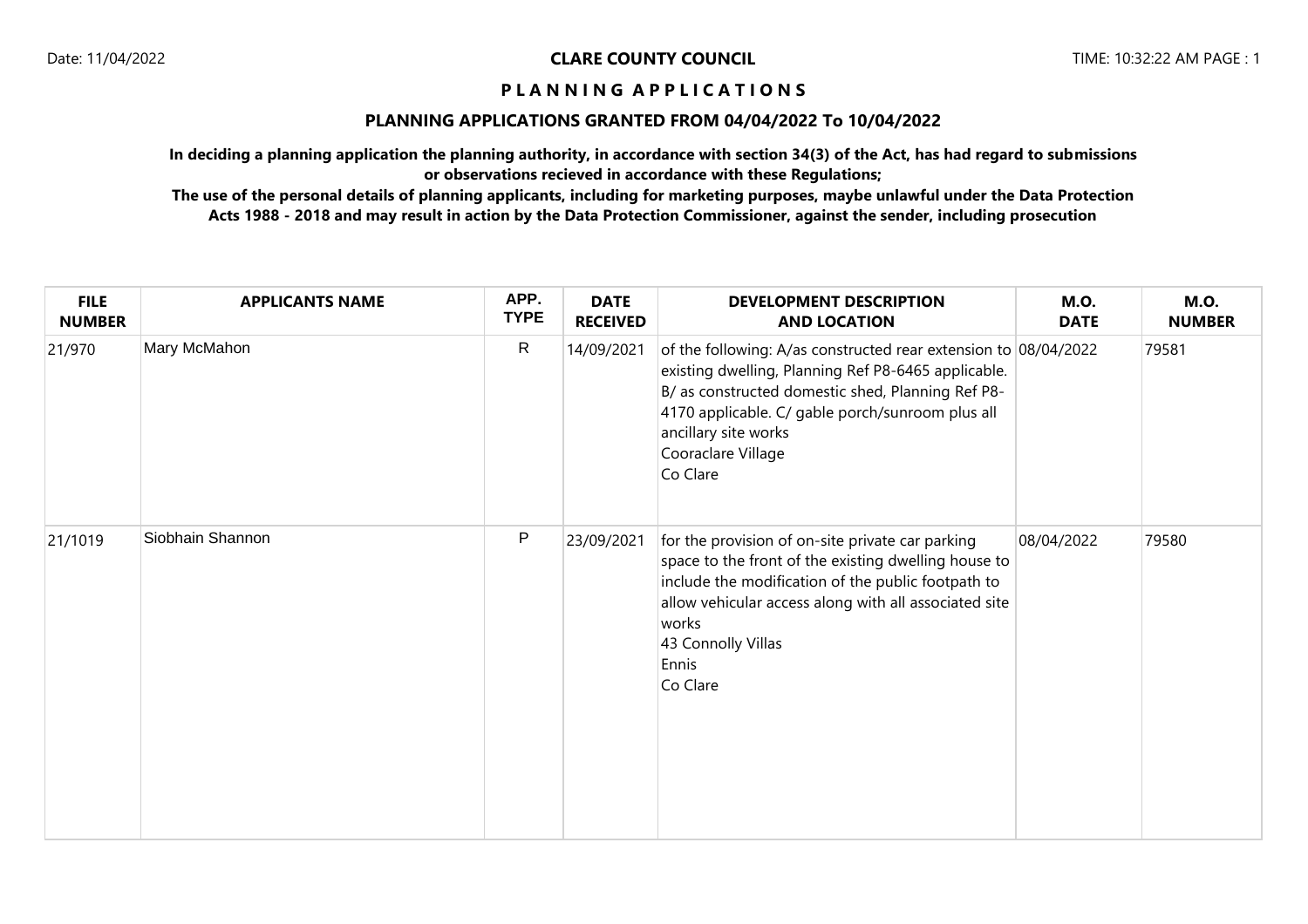## **PLANNING APPLICATIONS GRANTED FROM 04/04/2022 To 10/04/2022**

**In deciding a planning application the planning authority, in accordance with section 34(3) of the Act, has had regard to submissions or observations recieved in accordance with these Regulations;**

|  | 21/1038 | Gavin Harvey | $\mathsf P$ | 29/09/2021 | for the following development; (a) construct a<br>replacement dwelling house to replace the existing<br>sub-standard derelict cottage; (b) new site<br>entrance; (c) private garage; (d) upgrade existing<br>on-site wastewater treatment system; (e) convert<br>existing derelict cottage to storage shed ancillary<br>to proposed new dwelling; and (f) all associated<br>site works and services<br>Lisheencrony<br>Kilkee<br>Co Clare | 05/04/2022 | 79557 |
|--|---------|--------------|-------------|------------|-------------------------------------------------------------------------------------------------------------------------------------------------------------------------------------------------------------------------------------------------------------------------------------------------------------------------------------------------------------------------------------------------------------------------------------------|------------|-------|
|--|---------|--------------|-------------|------------|-------------------------------------------------------------------------------------------------------------------------------------------------------------------------------------------------------------------------------------------------------------------------------------------------------------------------------------------------------------------------------------------------------------------------------------------|------------|-------|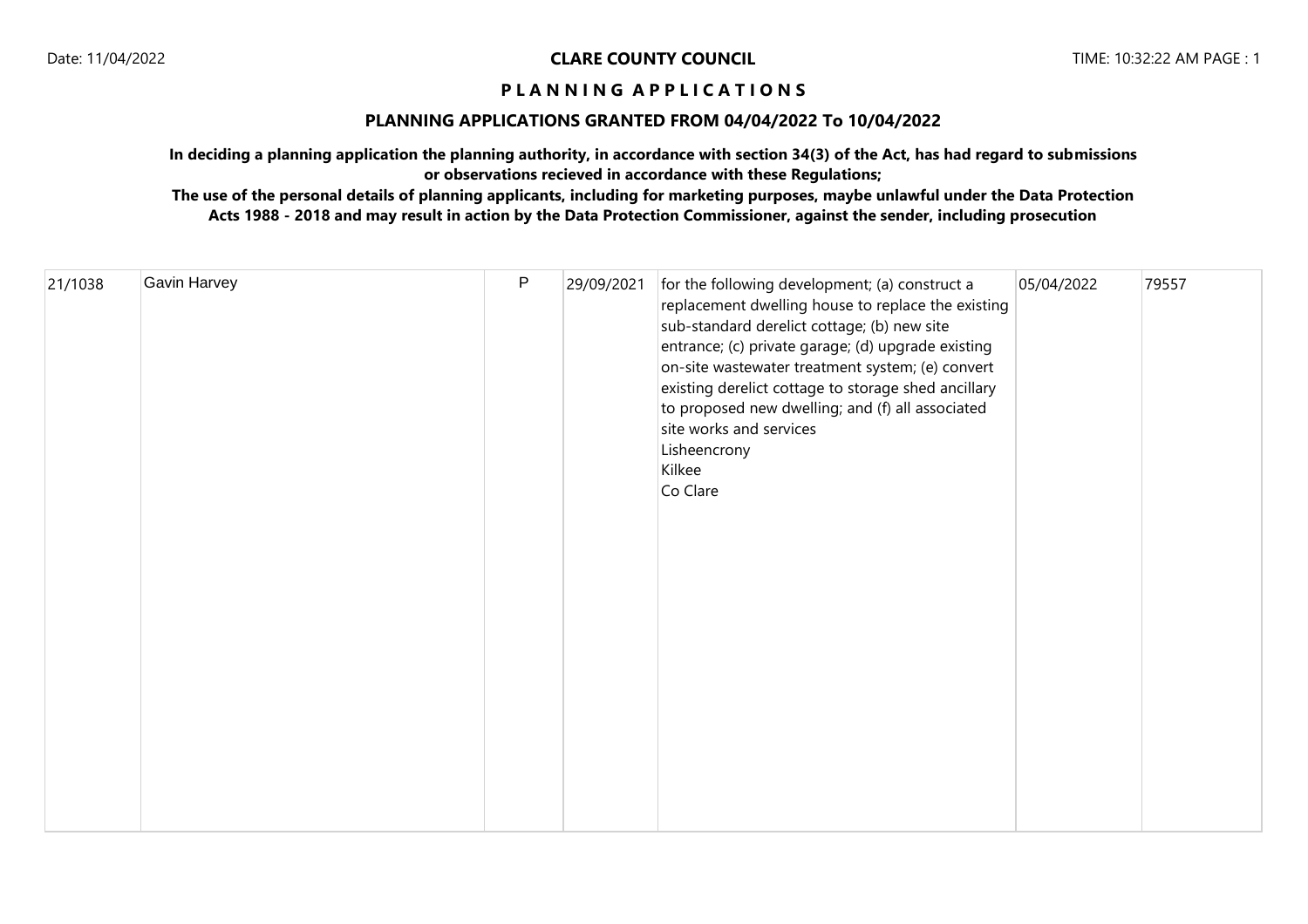# **PLANNING APPLICATIONS GRANTED FROM 04/04/2022 To 10/04/2022**

**In deciding a planning application the planning authority, in accordance with section 34(3) of the Act, has had regard to submissions or observations recieved in accordance with these Regulations;**

| 21/1057 | XMR Energy Ltd. | $\mathsf{P}$ | 06/10/2021 | for development in the townlands of Crossmore,<br>Derrynageeha, Ballyduneen, Carrowreagh West,<br>Corraige, Knockalough, Crag, Furroor,<br>Boolynamweel, Illaunatoo or Sorrelisland,<br>Boolynaknockaun, Glenmore and Booltiagh. The<br>Development will consist of: 1. A 38kV electrical<br>connection over a total of approximately 11km,<br>from the permitted Crossmore Wind Farm<br>(planning ref: P09/123, as extended under planning<br>ref: 19/388 and altered by P20/824) to the existing<br>110kV Booltiagh substation. This connection will<br>consist of approximately 10km of overhead line<br>and associated 97 no. wooden polesets (single,<br>double and triple structures with approximate<br>heights between 14-19 metres), and approximately<br>1km of underground cabling. The cable will travel<br>underground within the wind farm site (in the<br>townlands of Cross More and Derrynageeha),<br>underground on private lands (in the townlands of<br>Boolynamweel, Illaunatoo and Boolynaknockaun)<br>and under the public road prior to entering the<br>Booltiagh substation (in the townlands of<br>Boolynaknockaun and Booltiagh). 2. Roads and<br>access arrangements/works consisting of: a)<br>Creation of new permanent access gate into<br>private lands off the L6180 local road; b)<br>Construction of new access roads to facilitate | 07/04/2022 | 79571 |
|---------|-----------------|--------------|------------|------------------------------------------------------------------------------------------------------------------------------------------------------------------------------------------------------------------------------------------------------------------------------------------------------------------------------------------------------------------------------------------------------------------------------------------------------------------------------------------------------------------------------------------------------------------------------------------------------------------------------------------------------------------------------------------------------------------------------------------------------------------------------------------------------------------------------------------------------------------------------------------------------------------------------------------------------------------------------------------------------------------------------------------------------------------------------------------------------------------------------------------------------------------------------------------------------------------------------------------------------------------------------------------------------------------------------------------------------------------------|------------|-------|
|         |                 |              |            | provision of the grid connection, to be retained for<br>permanent use; and c) Upgrade of the existing                                                                                                                                                                                                                                                                                                                                                                                                                                                                                                                                                                                                                                                                                                                                                                                                                                                                                                                                                                                                                                                                                                                                                                                                                                                                  |            |       |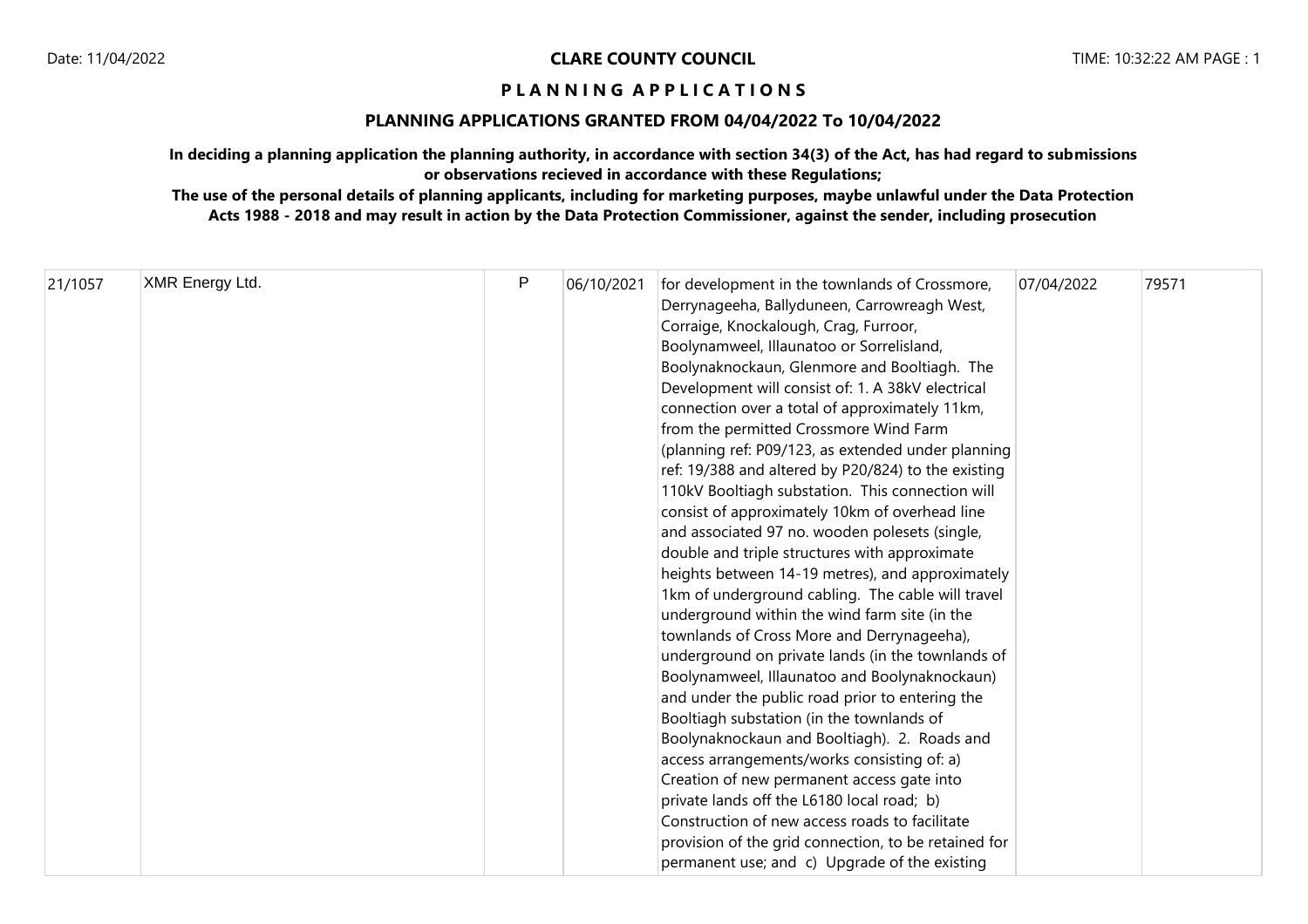# **PLANNING APPLICATIONS GRANTED FROM 04/04/2022 To 10/04/2022**

**In deciding a planning application the planning authority, in accordance with section 34(3) of the Act, has had regard to submissions or observations recieved in accordance with these Regulations;**

| public road network for turbine delivery including;<br>I. Junction improvement works at the N68 and<br>L6180; II. Widening along the L6180. 3. The<br>proposed development also incorporates<br>construction of the following elements at the site<br>of the permitted 7-turbine Crossmore Wind Farm<br>(ref: P09/123, as extended by P19/388, and altered<br>by P20/824) which will have a 25 year operational<br>lifespan from the date of commissioning: a)<br>Provision of a permanent 38kV substation north of<br>permitted Turbine 5 in lieu of previously approved |
|---------------------------------------------------------------------------------------------------------------------------------------------------------------------------------------------------------------------------------------------------------------------------------------------------------------------------------------------------------------------------------------------------------------------------------------------------------------------------------------------------------------------------------------------------------------------------|
| substation located south of Turbine 2; b) Redesign<br>of permitted turbine hardstand areas consisting of<br>additional temporary hardstand areas for blade                                                                                                                                                                                                                                                                                                                                                                                                                |
| storage; c) Provision of 2 no. temporary<br>construction compounds; d) Proposed upgrade of<br>existing access road and proposed new areas of                                                                                                                                                                                                                                                                                                                                                                                                                              |
| access road between permitted Turbines no. 5 and<br>no. 6, in lieu of permitted upgrade of existing<br>access road between permitted Turbines no. 2 and                                                                                                                                                                                                                                                                                                                                                                                                                   |
| no. 5; e) All associated underground cabling<br>between permitted turbines and relocated<br>substation, and; To view remainder of description                                                                                                                                                                                                                                                                                                                                                                                                                             |
| please view newspaper notice. Crossmore,<br>Derrynageeha, Ballyduneen, Carrowreagh West,<br>Corraige, KnockloughCrag, Furroor, Boolynamweel,                                                                                                                                                                                                                                                                                                                                                                                                                              |
| Illaunatoo or Sorrelisland, Boolynaknockaun,<br>Glenmore, Booltiagh                                                                                                                                                                                                                                                                                                                                                                                                                                                                                                       |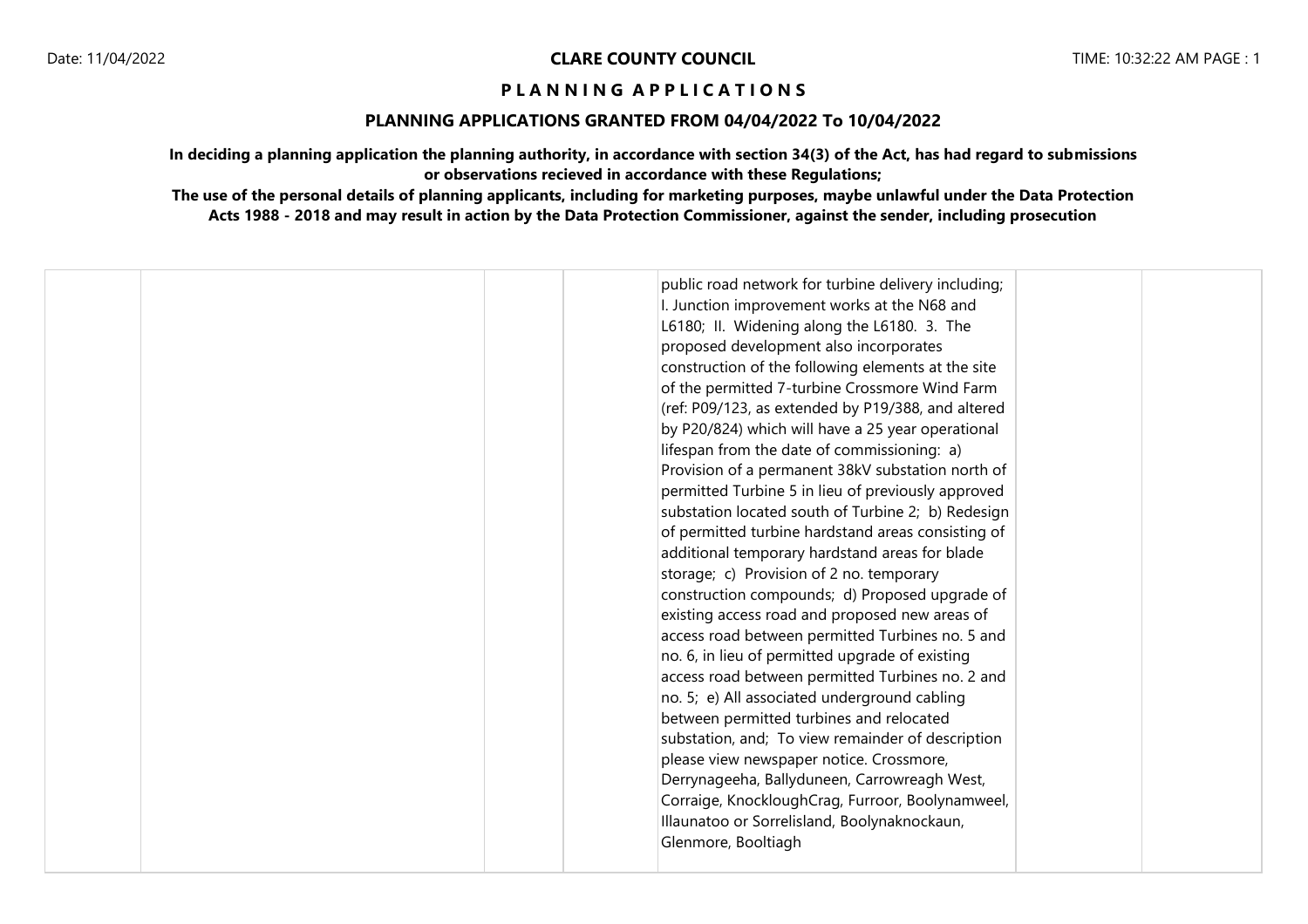## **PLANNING APPLICATIONS GRANTED FROM 04/04/2022 To 10/04/2022**

**In deciding a planning application the planning authority, in accordance with section 34(3) of the Act, has had regard to submissions or observations recieved in accordance with these Regulations;**

| 21/1297 | Declan & Frieda Kavanagh | $\mathsf{P}$ | 06/12/2021 | to demolish existing derelict dwelling and for<br>PERMISSION to construct new replacement<br>dwelling, sewer treatment unit and percolation<br>area and new entrance<br>Creeveroe<br>Killaloe<br>Co Clare | 08/04/2022 | 79577 |
|---------|--------------------------|--------------|------------|-----------------------------------------------------------------------------------------------------------------------------------------------------------------------------------------------------------|------------|-------|
| 21/1369 | <b>Frances McMackin</b>  | R            | 21/12/2021 | of the existing detached garage including all<br>ancillary site services and works<br>15 Ballycasey Manor,<br>Shannon,<br>Co Clare, V14 WD59                                                              | 05/04/2022 | 79558 |
| 21/1380 | Lisa & Cian McInerney    | P            | 23/12/2021 | for a new single storey dwelling, with garage, new<br>entrance, driveway, boundary wall and associated<br>site works<br>Ayle Upper,<br>Feakle,<br>Co Clare                                                | 05/04/2022 | 79560 |
| 22/108  | Joseph Ludden            | R            | 08/02/2022 | of porch<br>18 Glengragga<br>Newmarket-on-Fergus<br>Co Clare                                                                                                                                              | 04/04/2022 | 79548 |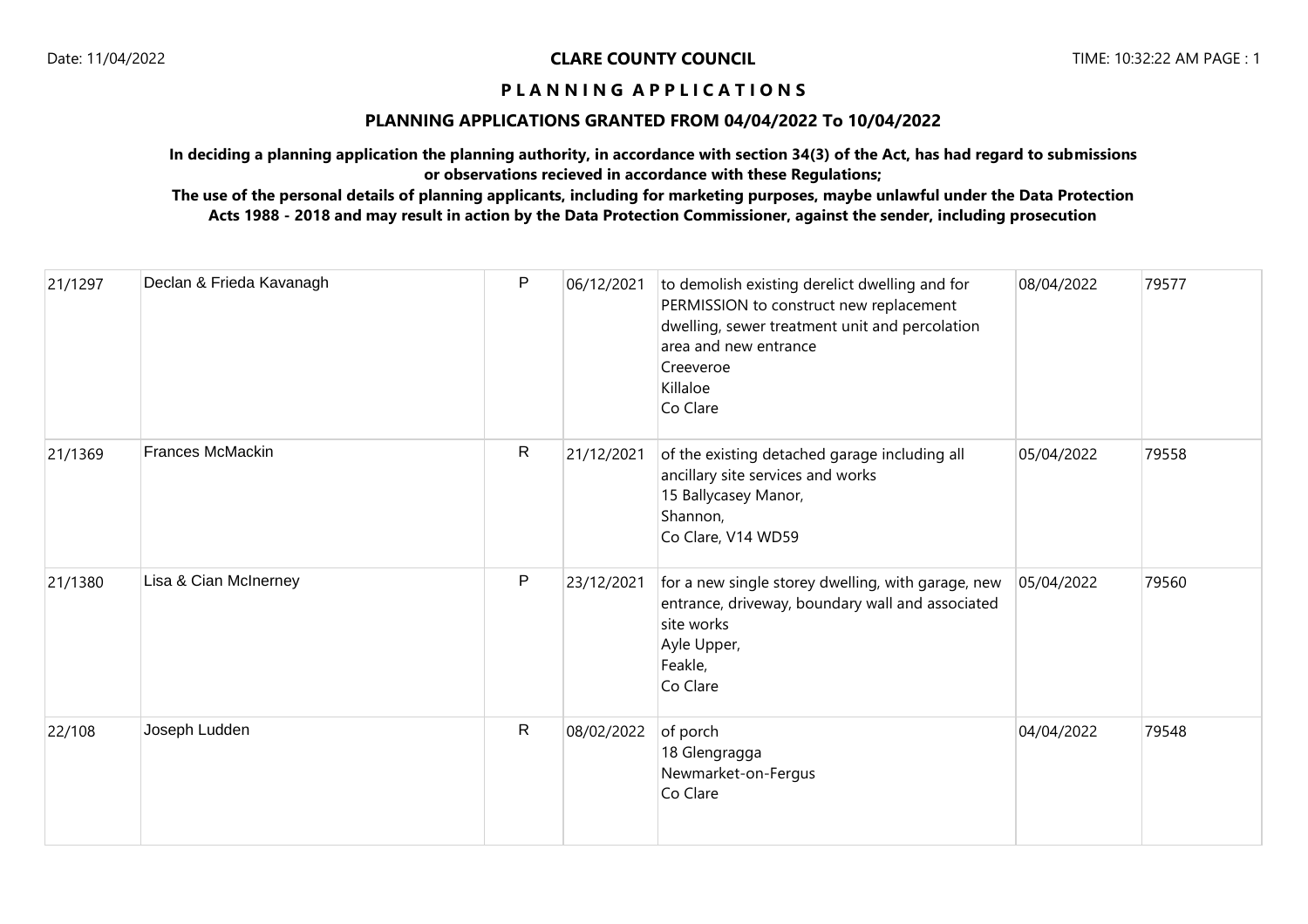#### **PLANNING APPLICATIONS GRANTED FROM 04/04/2022 To 10/04/2022**

**In deciding a planning application the planning authority, in accordance with section 34(3) of the Act, has had regard to submissions or observations recieved in accordance with these Regulations;**

| 22/114 | Lisa Murphy & Sean Gilmartin | $\mathsf{P}$ | 09/02/2022 | for (a) to demolish an existing extension to the<br>north side of an existing dwelling house and<br>replace it with a smaller porch (b) to construct an<br>extension to the south side of the existing dwelling<br>and (c) alterations to the existing dwelling<br>including lifting the roof to incorporate first floor<br>living accommodation along with ancillary works<br>No 11 Abbeylawn<br>Ballaghafadda East<br>Clarecastle, Co Clare | 04/04/2022 | 79554 |
|--------|------------------------------|--------------|------------|-----------------------------------------------------------------------------------------------------------------------------------------------------------------------------------------------------------------------------------------------------------------------------------------------------------------------------------------------------------------------------------------------------------------------------------------------|------------|-------|
| 22/115 | Darragh McDonagh             | P            | 09/02/2022 | to alter the design of 1 No. split level house and to 04/04/2022<br>change the site boundaries as granted under<br>P19/91 along with associated site works<br>Cragg<br>Lahinch<br>Co Clare                                                                                                                                                                                                                                                    |            | 79552 |
| 22/117 | <b>Alan Griffin</b>          | P            | 10/02/2022 | for the sub division of the existing dwelling house<br>into two separate apartments. The works will<br>involve a). construction of new rear extension; b).<br>refurbishment and sub division of existing dwelling<br>to provide one no. ground floor apartment and<br>one no. first floor apartment; c) elevational<br>changes and d) all associated site works<br>Circular Road<br>Kilkee<br>Co Clare                                        | 05/04/2022 | 79559 |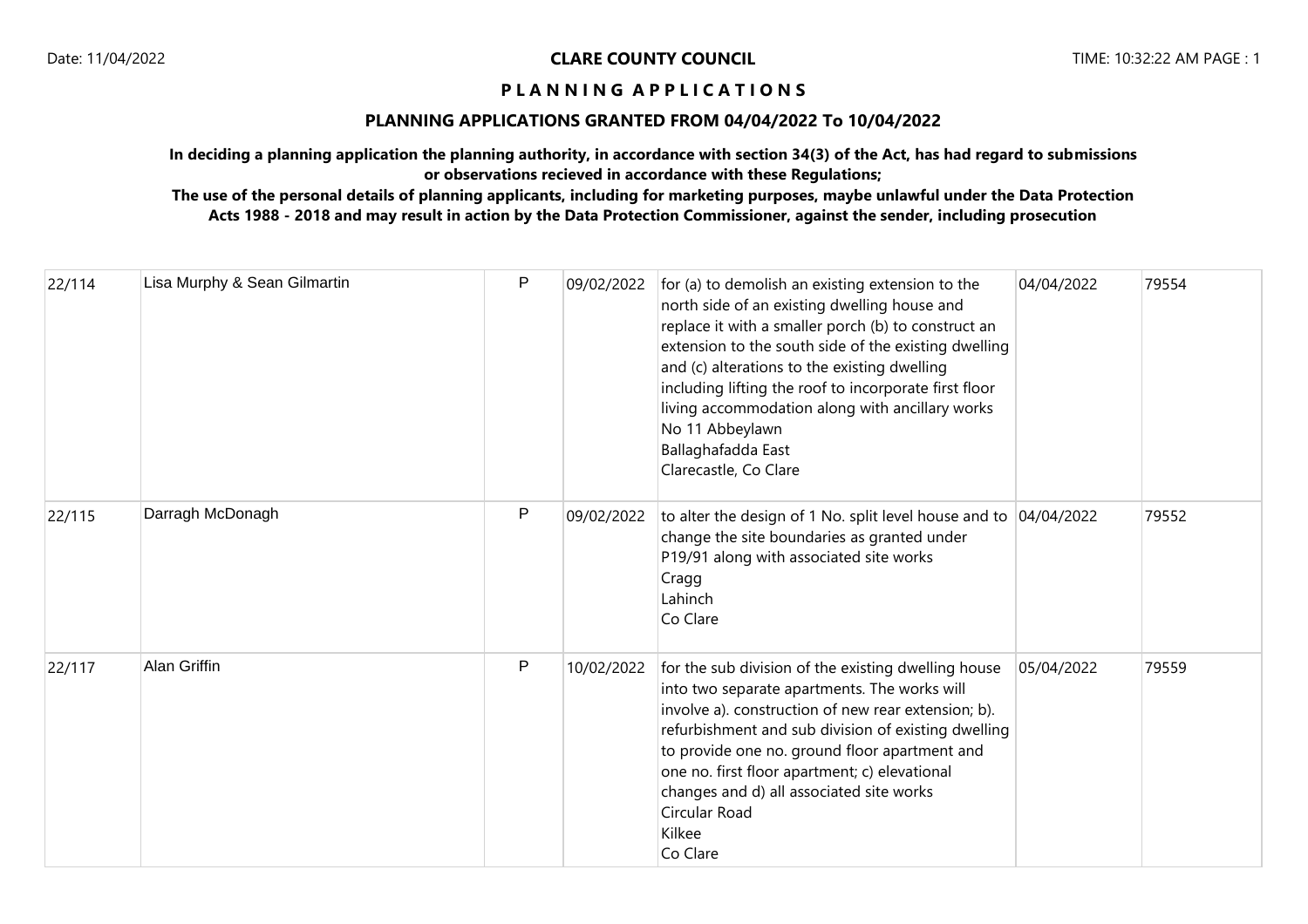# **PLANNING APPLICATIONS GRANTED FROM 04/04/2022 To 10/04/2022**

**In deciding a planning application the planning authority, in accordance with section 34(3) of the Act, has had regard to submissions or observations recieved in accordance with these Regulations;**

| 22/121 | Tracy Murray & Sean Cafferkey  | P            | 10/02/2022 | to construct a new dwelling house, private garage,<br>site entrance and on-site wastewater treatment<br>system along with all other associated site works<br>and services<br>Clounlaheen<br>Mullagh<br>Co Clare | 05/04/2022 | 79561 |
|--------|--------------------------------|--------------|------------|-----------------------------------------------------------------------------------------------------------------------------------------------------------------------------------------------------------------|------------|-------|
| 22/122 | John McGrath                   | $\mathsf{P}$ | 10/02/2022 | to construct a new canopy over a portion of the<br>forecourt of the existing shop and fuel station and<br>all associated site works<br>Feighroe<br>Connolly<br>Ennis, Co Clare                                  | 05/04/2022 | 79562 |
| 22/123 | Mountshannon Community Council | $\mathsf{P}$ | 11/02/2022 | to erect a Pavilion (a roofed open structure) for<br>communal, cultural, education and events and<br>gatherings and all associated site works<br>Aistear Park<br>Mountshannon<br>Co Clare                       | 06/04/2022 | 79570 |
| 22/124 | Dermot O'Sullivan              | $\mathsf{R}$ | 11/02/2022 | of porch as constructed to the front of the house<br>and RETAIN two sheds erected to the rear of the<br>house and all associated site works<br>Mountshannon<br>Co Clare<br>V94 7W96                             | 05/04/2022 | 79563 |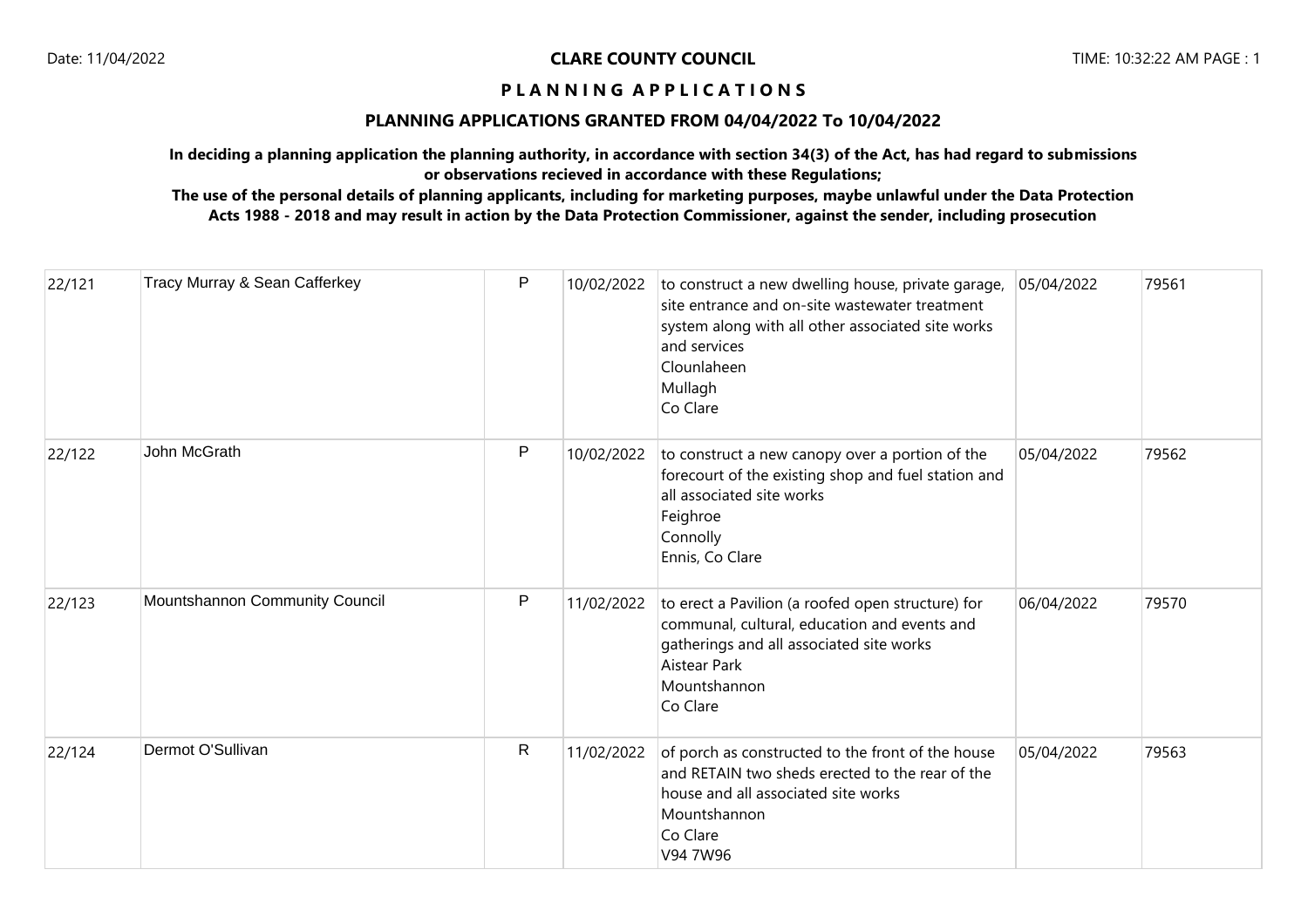# **PLANNING APPLICATIONS GRANTED FROM 04/04/2022 To 10/04/2022**

**In deciding a planning application the planning authority, in accordance with section 34(3) of the Act, has had regard to submissions or observations recieved in accordance with these Regulations;**

| 22/126 | Louise & Sean Corcoran    | P | 15/02/2022 | for the demolition of the existing garage and boiler 05/04/2022<br>house, the construction of a carport and new<br>garage along with all associated works<br>No 4 Ashfield Park<br>Gort Road<br>Ennis, Co Clare                           |            | 79564    |
|--------|---------------------------|---|------------|-------------------------------------------------------------------------------------------------------------------------------------------------------------------------------------------------------------------------------------------|------------|----------|
| 22/127 | <b>Gerard Malone</b>      | R | 15/02/2022 | of a single storey extension constructed to the side 05/04/2022<br>of existing dwelling house, and of a detached<br>garage constructed to rear of the dwelling, all with<br>associated site works<br>Teerleheen<br>Ennistymon<br>Co Clare |            | 79567    |
| 22/135 | Simone Donnellan          | P | 16/02/2022 | to continue operating a commercial dog grooming $07/04/2022$<br>business ('shed no more') with associated signage<br>as previously granted under P16-807<br>O'Connell St and Circular Road<br>Dough<br>Kilkee, Co Clare                   |            | 79575    |
| 22/138 | Grace Ryan & Brian Hickey | R | 17/02/2022 | of amended site boundaries and updated location<br>of Treatment System and Percolation Area as<br>granted under P19/350<br>Woodfield<br><b>Broadford</b><br>Co Clare                                                                      | 06/04/2022 | 79570(b) |